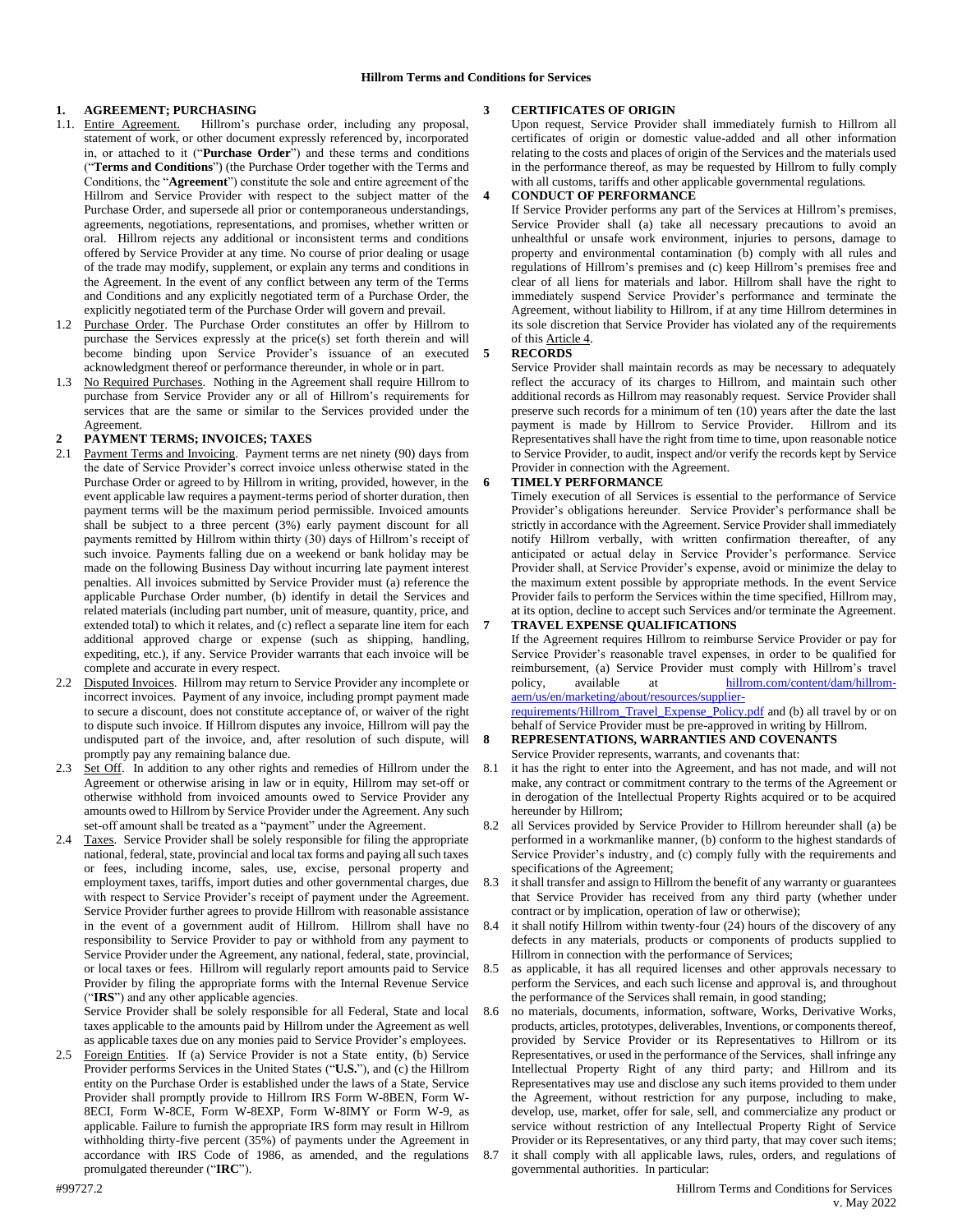- 8.7.1 It acknowledges that: (1) Hillrom is a federal prime contractor and/or subcontractor; and (2) as a vendor or supplier to Hillrom, it may be a federal subcontractor required to comply with applicable Executive Orders, laws, and regulations enforced by the U.S. Department of Labor, Office of Federal Contract Compliance Programs. **As a result, but only if applicable, it, along with Hillrom, shall abide by the requirements of 41 C.F.R. 60-1.4(a), 60-300.5(a) and 60-741.5(a). These regulations prohibit discrimination against qualified individuals based on their status as protected veterans or individuals with disabilities, and prohibit discrimination against all individuals based on their race, color, religion, sex, sexual orientation, gender identity, national origin, and for inquiring about, discussing or disclosing compensation. Moreover, these regulations require that covered prime contractors and subcontractors take affirmative action to employ and advance in employment individuals without regard to race, color, religion, sex, sexual orientation, gender identity, national origin, disability or veteran status. The Executive Order 13496 Employee Notice Clause set forth in 29 C.F.R. Part 471 Appendix A to Subpart A is hereby incorporated by reference.**
- 8.7.2 To the extent the U.S. government is an end user of the Services, it shall abide by the prohibition on contracting for hardware, software, and services developed or provided by Kaspersky Lab and other covered entities set forth at 48 C.F.R. § 52.204-23, which regulation bars federal contractors and subcontractors from providing to the U.S. government any part, component, service or other product that contains any hardware, software or service that is developed, in whole or in part, or provided by (1) Kaspersky Lab, (2) any successor entity to Kaspersky Lab, (3) any entity that controls, is controlled by or under common control with Kaspersky Lab, or (4) any entity of which Kaspersky Lab has a majority ownership ((1)- (4) collectively, "**Covered Articles**").
- 8.7.3 Service Provider shall not use any Covered Article in the development of data or deliverables for Hillrom. To the extent Service Provider identifies a Covered Article that is or has been provided to Hillrom, Supplier shall immediately and not later than twenty-four (24) hours from the date of identification or notification, report, in writing, to Hillrom at [supplierquestions@hill-rom.com:](mailto:supplierquestions@hill-rom.com) Service Provider name, brand, model number, manufacturer part number, or wholesaler number, item description, and any readily available information about mitigation actions undertaken or recommended. Service Provider will provide additional information as required by the regulation and/or requested by Hillrom.
- 8.8 it shall conduct all employment and other activities related to the Agreement in compliance with the standards of integrity and human rights set out in Hillrom's Global Policy Third Party Code of Conduct available to Service Provider at [https://www.hillrom.com/en/about-us/resources/supplier](https://www.hillrom.com/en/about-us/resources/supplier-information-and-responsibilities/)[information-and-responsibilities/](https://www.hillrom.com/en/about-us/resources/supplier-information-and-responsibilities/) ("Requirements" tab) ("**Hillrom Third**  Party Code of Conduct") and the Ethical Trading Initiative Base Code, in particular, prohibitions on forced and child labor, excessive working hours, discrimination, harassment and other harsh or inhumane treatment, and their standards related to freedom of association and collective bargaining, safe and hygienic working conditions, and living wages. Service Provider agrees to hold its suppliers and other third parties to the same standards when performing its obligations under the Agreement, and to ensure that it has human rights policies and a means of raising complaints to address any breaches of such policies;
- it acknowledges that Hillrom is a manufacturer of medical devices and is subject to regulation by the FDA, which requires strict control over the design, manufacture and service of medical devices and specifically includes requirements to manage the quality of vendors of goods and services incorporated into medical devices or otherwise related to their design, manufacture or service; and
- 8.10 if the Services are related to or provided in connection with a medical device manufactured or sold by Hillrom or its Representatives, or to be sold or manufactured by Hillrom or its Representatives, Service Provider shall meet any additional requirements as determined by Hillrom including compliance with the Hillrom Quality Requirements and Supplier Handbook, a copy of which has been previously provided to Service Provider (and Service Provider hereby acknowledges receipt of such Supplier Handbook), and updates or modifications of which shall be provided to Service Provider by Hill-Rom from time to time.
- 8.11 if, in the opinion of Hillrom, a recall, including, without limitation, a field modification, market withdrawal, stock retrieval or any other action

designated by the FDA as a recall (each of the foregoing a "**Recall Event**"), is deemed necessary to protect public health and safety, and such Recall Event is alleged to arise from a defect in any portion of the Services or other breach of the representations and warranties in this Article 8, then Service Provider shall pay all costs associated with such Recall Event incurred by Hillrom and its distributors and customers; provided, however, that to the extent the Recall Event is attributable in part to other causes unrelated to defects in Services provided or Service Provider's fault, then Service Provider's liability may be apportioned pro rata if such apportionment can be ascertained with reasonable certainty by Hillrom.

- 8.12 Acceptance; Rejection. Notwithstanding any prior inspections, tests or payments made by Hillrom, all Services provided by Service Provider shall be subject to final inspection by Hillrom, and Hillrom shall not be deemed to have accepted any Services if Hillrom notifies Service Provider that Hillrom has rejected such Services within a reasonable time after delivery. For a period of one year from acceptance, any Services that are nonconforming as to quality in any manner or that are in any way not in conformity with the Agreement shall constitute a breach of the Agreement. In such event, Hillrom shall have the right to, at Hillrom's option and at Service Provider's risk and expense to: (a) reject the nonconforming Services and Service Provider shall reperform such Services or refund the purchase price thereof, (b) reject such deliverables or revoke acceptance, in whole or in part and return such nonconforming deliverables to Service Provider for replacement or refund of the purchase price, (c) accept such nonconforming Services or deliverables subject to an equitable price reduction, or (d) terminate the Agreement without prejudice to Hillrom's rights to claim damages.
- 8.13 All of Service Provider's representations and warranties set forth in the Agreement shall survive the termination of the Agreement and shall survive any inspection, acceptance or payment by Hillrom for, or with respect to, any Services and shall be enforceable by Hillrom, its successors and assigns, and shall not be deemed to be exclusive of any other remedy at law or in equity available to Hillrom, its successors and assigns. **NOTWITHSTANDING THE FOREGOING AND EXCEPT AS EXPLICITLY SET FORTH IN THIS AGREEMENT, SERVICE PROVIDER MAKES NO IMPLIED WARRANTIES OF MERCHANTABILITY OR FITNESS FOR ANY PARTICULAR PURPOSE.**
- **9 INTELLECTUAL PROPERTY**
	- Product Rights. Notwithstanding anything to the contrary herein, or in any other confidentiality or non-disclosure agreement between the parties, and notwithstanding any Intellectual Property Right of Service Provider, Hillrom and its Representatives shall have the unfettered right to use, lease, rent, loan, license, sublicense, dispose of, disclose, offer for sale, sell, maintain, import, have imported, modify, disassemble, repair, deconstruct, test, analyze, reconstruct, transfer, assign, and make Derivative Works and new products and systems from, all materials, documents, information, software, Works, Derivative Works, products, articles, prototypes, deliverables, Inventions, and components thereof provided by Service Provider or its Representatives to Hillrom or its Representatives in connection with the Agreement. Service Provider covenants and warrants that it imposes no post-sale restrictions on Hillrom relative to any product, deliverable, or prototype, or component thereof, provided to Hillrom or its Representatives by Service Provider or its Representatives under the Agreement. Service Provider agrees that, notwithstanding any agreement to the contrary, all drawings, documents, deliverables, prototypes, information, and files Service Provider or its Representatives provides to Hillrom or its Representatives in conjunction with the Agreement, have no confidentiality restrictions on them relative to Hillrom and its Representatives, and that Hillrom and its Representatives have the unrestricted right to copy, display, distribute, and disclose the same, and to use and create Derivative Works therefrom, for any purpose.
- 9.2 Inventions, Intellectual Property Rights, and Works. By detailed written reports, Service Provider shall inform Hillrom promptly and fully of all Inventions and Intellectual Property Rights, whether patentable or not, made or conceived by Service Provider or its Representatives, either solely or jointly with others, in connection with the Agreement or Services provided thereunder, or in the course of any collaboration with Hillrom or its Representatives, as a result of receiving information or requests from Hillrom or its Representatives, or as a result of access to the facilities, resources or funding of Hillrom or its Representatives. Hillrom shall own all rights, title, and interest in and to all such Intellectual Property Rights and Inventions, whether patentable or not, and to each U.S. and foreign patent issuing from any patent application based thereon. Service Provider agrees that it and its Representatives shall assign, sell, transfer and convey to Hillrom, and hereby do assign, sell, transfer and convey to Hillrom, all of the rights, title, and interests in and to such Intellectual Property Rights and Inventions, all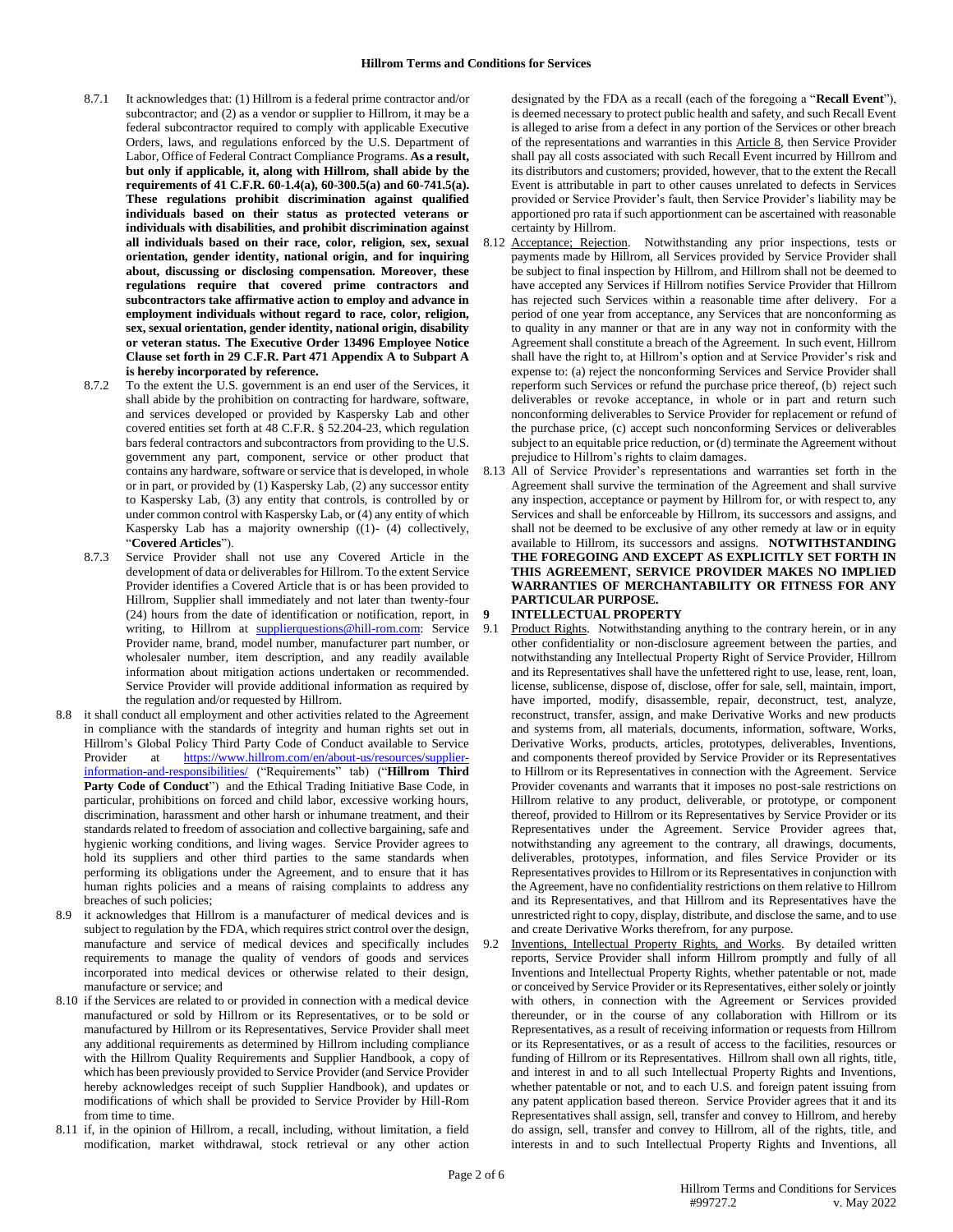applications for U.S. and foreign letters patent covering such Intellectual Property Rights and Inventions, all U.S. and foreign letters Patent issuing therefrom, and all renewals thereof. Service Provider agrees that it and its Representatives will not practice, utilize, exploit, copy, disclose, or commercialize any such Intellectual Property Right or Invention, and that Hillrom shall have sole and exclusive ownership of the same. Hillrom shall have sole discretion to decide whether to prepare and file any U.S. or foreign patent applications covering any such Intellectual Property Right or Invention ("**Patent Applications**"). If Hillrom decides to prepare and file Patent Applications, then Hillrom shall pay all costs incurred in the preparation, filing, prosecution, and maintenance of such Patent Applications. At Hillrom' s request, Service Provider shall disclose to Hillrom or its counsel sufficient technical information concerning such Intellectual Property Rights and Inventions to enable Hillrom and its counsel to prepare, file, and prosecute Patent Applications covering the same. Service Provider shall assist Hillrom and its counsel in the preparation, filing, and prosecuting such Patent Applications. Service Provider shall execute, acknowledge, and deliver to Hillrom all documents required to prepare, file, prosecute, and maintain such Patent Applications and patents covering Inventions or Intellectual Property Rights, and shall execute, acknowledge, and deliver to Hillrom all documents necessary to confirm that Hillrom is the owner of all rights in and to each U.S. and foreign patent application and resulting patent.

- 9.3 Works. All Works, created by Service Provider or its Representatives, alone or with others, in the course of providing the Services, in connection with the Agreement, in the course of providing any Services to Hillrom or its Representatives, in the course or any collaboration with Hillrom or its Representatives, as a result of receiving information or requests from Hillrom or its Representatives, or as a result of access to the facilities, resources or funding of Hillrom or its Representatives, shall be, and shall remain, the sole and exclusive property of Hillrom. Each such Work is a "work made for hire" under the copyright law and Hillrom may file applications to register copyright in such Works as author and copyright owner thereof. If, for any reason, such a Work is excluded from the definition of a "work made for hire" under the copyright law, then each of Service Provider and its Representatives, shall assign, sell, transfer and convey to Hillrom, and hereby do assign, sell, transfer and convey to Hillrom, the entire rights, title, and interests in and to such excluded Work, including the copyright therein. Service Provider will ensure any documents that Hillrom deems necessary or appropriate in connection with the assignment of such excluded Work and copyright therein are executed. Service Provider will take whatever steps and do whatever acts Hillrom reasonably requests to secure or aid in securing and maintaining copyright protection in such Works, including, but not limited to, placement of Hillrom copyright notice on such Works, and will assist Hillrom and its Representatives in filing applications to register claims of copyright in such Works. Service Provider agrees that it and its Representatives will not reproduce, distribute, display publicly, or perform publicly, alone or in combination with any other work, any such Works and will not create any Derivative Work based upon such Works without the written permission from Hillrom to do so. At any time upon the request of Hillrom, Service Provider will deliver to Hillrom copies of all such Works then in possession or under control of Service Provider and its Representatives. Upon termination of the Agreement, Service Provider shall deliver to Hillrom all copies of such Works then in possession or control of Service Provider or its Representatives, provided, however, that Service Provider may retain a copy of any Work that does not include Hillrom Confidential Information and that is required for Service Provider's standard business and accounting purposes. Hillrom and its Representatives shall have free and unlimited access at all times to such Intellectual Property Rights, Inventions, and Works, including the right to use and disclose the same, and to make, use, sell, offer for sale, exploit and commercialize products covered by the same.
- 9.4 Trademarks. Each party reserves the sole right to, and the sole control and use of, its own names, symbols, trademarks, and service marks presently existing or hereafter established, and nothing in the Agreement shall be construed as granting, by implication or estoppel or otherwise, any trademark right therein.

# **10 PUBLICITY; CONFIDENTIALITY**

- 10.1 Publicity. Neither party shall issue a press release about the Agreement or otherwise use the other party's name or its symbols, trademarks, or service marks in any public or marketing manner, without the express prior written consent of the other party, or unless required by law or as part of a legal proceeding related to the Agreement.
- 10.2 Confidentiality Obligations. During the term of the Agreement and thereafter, Service Provider agrees not to disclose any Confidential Information owned or possessed by Hillrom or its Affiliates, or accessed via Hillrom, its Affiliates, or their respective Representatives, to any third party, and not to

use such Confidential Information except solely to the extent necessary for performance under the Agreement. Notwithstanding the preceding sentence, Service Provider and its Affiliates may disclose such Confidential Information to their respective Representatives who: (a) have a need to know the Confidential Information in order to explore or facilitate current business and/or business discussions between the parties, (b) have work requiring such disclosure, and (c) have agreed to, or have a duty to, hold such Confidential Information in confidence in a manner consistent with the Agreement. Service Provider shall be responsible for its, its Affiliates', and their respective Representatives' compliance with the obligations of the Agreement. Service Provider shall have in place, and shall ensure its Affiliates have in place, agreements with all permitted Representatives, that bind and engage Representatives to comply with all of Service Provider's and its Affiliates' obligations hereunder, and all such agreements shall inure to the benefit of Hillrom.

- 10.3 Exceptions. The non-disclosure and non-use obligations of Section 10.2 shall not apply to information that: (a) is now in or hereafter comes into the public domain without breach of the Agreement and through no fault of the Service Provider; (b) is rightfully in Service Provider's possession free of any obligation of confidence or non-use at the time of communication thereof as documented by contemporaneous written records; or (c) is explicitly required by law to be disclosed, so long as Hillrom is provided prompt notice of such a requirement and an opportunity to seek a protective order. Information shall not be deemed to be within the foregoing exceptions if (x) such information is specific and merely embraced by more general information in the public domain or in Service Provider's possession, or (y) such information constitutes a combination which can be reconstructed from multiple sources in the public domain or in the Service Provider's possession, none of which shows the whole combination of the information included in the Confidential Information.
- 10.4 Confidentiality or Non-Disclosure Agreements. If the parties have entered into a separate confidentiality or non-disclosure agreement, the provisions of such agreement shall not be altered or amended by this Article 10.

#### **11 HILLROM PROPERTY**

If Hillrom pays for or furnishes to Service Provider any designs, specifications, drawings or blueprints, tools or other property in connection with or used in this performance of the Agreement, ("**Hillrom Property**"), Hillrom shall own all right, title, and interest in and to such Hillrom property, and Service Provider shall (a) hold such Hillrom property in confidence, (b) mark such Hillrom Property in a manner that reflects that it belongs to Hillrom, (c) store such Hillrom Property apart from Service Provider's other property, (d) not move the Hillrom Property to any location other than the site approved by Hillrom without the prior written consent of Hillrom; (e) not sell, lease, mortgage or otherwise encumber or dispose of any Hillrom Property; (f) be responsible for the risk of loss, repair or replacement, and for keeping the Hillrom Property in good working condition; and (g) return such Hillrom Property, at Service Provider's expense, to Hillrom in good condition at Hillrom's request or when the Hillrom Property is no longer used by Service Provider or upon the termination or completion of the Agreement. Service Provider will use the Hillrom Property exclusively for the benefit of Hillrom. Hillrom may, upon not less than one (1) day's advance notice, enter into the premises of Service Provider during regular business hours and take possession of any or all of the Hillrom Property.

# **12 INSURANCE**

Evidence of insurance shall be provided to Hillrom on certificate(s) of insurance before any products are delivered or Services are performed. Service Provider shall maintain Commercial General Liability insurance which includes products/completed operations liability, contractual liability, personal injury liability and broad form property damage coverage with limits of at least \$5,000,000 per occurrence combined single limit. Such limits may be satisfied by a combination of primary and umbrella/excess liability policies. Coverage must include worldwide coverage territory, including the U.S. and Canada and must name Hillrom as an additional insured. Service Provider shall maintain Workers Compensation insurance in the state in which the work is being performed and must evidence a limit of liability for Employers Liability of not less than \$1,000,000 per accident. Coverage shall include a waiver of subrogation in favor of Hillrom. If Service Provider brings vehicles onto Hillrom's or Hillrom's customers' premises, Service Provider shall maintain insurance covering any owned, non-owned or hired vehicles with limits of at least \$1,000,000 per occurrence combined single limit bodily injury and property damage. If Service Provider is providing professional services (*e.g*., engineering, design, software/programming, etc.), Service Provider shall provide a Certificate of Insurance evidencing Professional Liability (Errors & Omissions) insurance for a limit of liability of not less than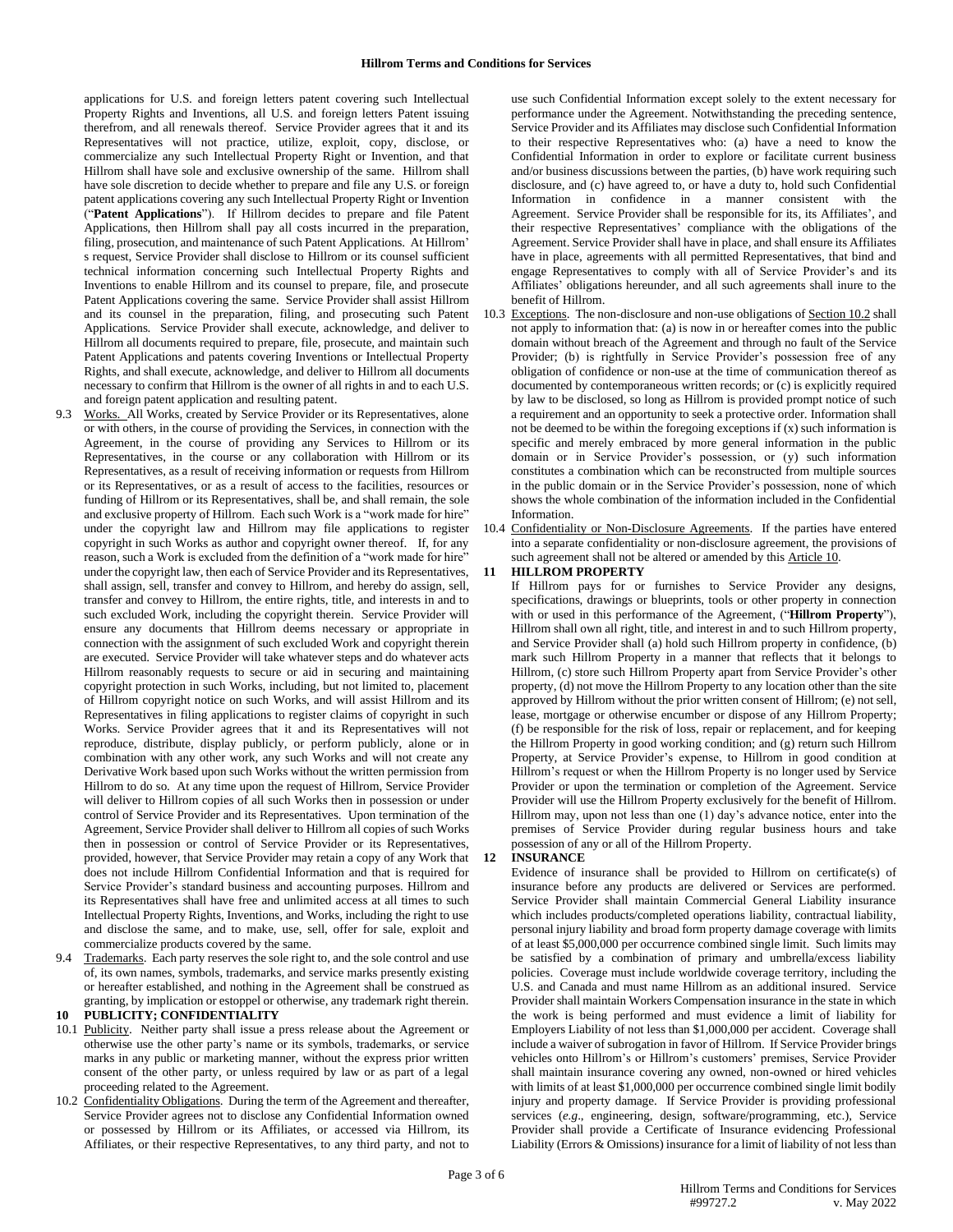\$2,000,000 per loss. If applicable, Service Provider shall maintain Cyber Liability coverage with a limit of not less than \$5,000,000 per claim and in the aggregate. Such insurance shall include, without limitation, coverage for unauthorized access, denial of service attacks, breach of privacy and the failure to protect and disclosure of personally identifiable information, payment card information and health information; violation of any federal, state or local law or regulation in connection with the protection of information including fines and penalties to the extent allowed by applicable law; notification and crisis management costs, identity theft monitoring and regulatory defense; disclosure of any third party's proprietary information including, without limitation, trade secrets. All such insurance herein must include worldwide coverage territory. Insurance evidenced above shall be primary and not entitled to contribution from any insurance maintained by Hill-Rom Holdings, Inc. or any of its Affiliates. In the event Service Provider employs any subcontractors, Service Provider shall require that the subcontractors carry the same coverages in the same limits as set out in the Agreement.

# **13 INDEMNIFICATION; LIMITATION OF LIABILITY**

- 13.1 Service Provider shall indemnify, defend, and hold harmless Hillrom, its Affiliates and their respective Representatives, from and against any and all claims, actions, damages, costs and losses, expenses (including reasonable legal costs and expenses) penalties, fines, obligations and liabilities of any kind, (collectively, "**Losses**") asserted by a third-party to the extent arising out of (a) any negligence, professional liability, error or omission, bad faith or willful misconduct of Service Provider or Service Provider's Representatives; (b) breach of any representation, warranty or covenant of Service Provider or Service Provider's Representatives; (c) violations of law by Service Provider or Service Provider's Representatives in the performance of the Agreement or while entering, being present at, or leaving Hillrom's or Hillrom customers' property; or (d) any infringement of Intellectual Property Rights relating to a Service.
- 13.2 Hillrom shall indemnify, defend, and hold harmless Service Provider and its Representatives from and against any and all Losses asserted by a third-party to the extent arising out of (a) any gross negligence, bad faith or willful misconduct of Hillrom or Hillrom's Representatives; or (b) violations of law by Hillrom or Hillrom's Representatives in the performance of the Agreement.
- 13.3 HOWEVER ARISING UNDER THIS AGREEMENT, HILLROM SHALL NOT BE LIABLE TO SERVICE PROVIDER OR ANY THIRD PARTY FOR ANY INDIRECT, INCIDENTAL, SPECIAL, PUNITIVE, EXEMPLARY, OR CONSEQUENTIAL DAMAGES, WHETHER ARISING UNDER CONTRACT, WARRANTY, TORT (INCLUDING NEGLIGENCE OR STRICT LIABILITY), RESULTING FROM HILLROM'S PERFORMANCE OR ANY FAILURE TO PERFORM HEREUNDER, INCLUDING, WITHOUT LIMITATION, LOSS OF ANTICIPATED PROFITS (WHETHER DIRECT OR INDIRECT), EVEN IF HILLROM HAS BEEN ADVISED OF THE POSSIBILITY OF SUCH DAMAGES.
- 13.4 This Article 13 shall survive the expiration or termination of the Agreement and shall survive any acceptance or payment by Hillrom for any Service.

## **14 CONFLICTS OF INTEREST**

Neither Service Provider nor any Representative of Service Provider shall (a) pay any amount in any form to any Representative of Hillrom or any of his or her designees, or (b) favor any Representative of Hillrom, or any of his or her designees, with gifts or entertainment of significant cost or value, or with services or goods sold at less than full market value. Service Provider shall notify Hillrom immediately upon becoming aware of any other conflicts of interest that may exist from time to time between Service Provider, its Representatives or any of their respective Representatives, and Hillrom. If Hillrom becomes aware of any such conflict of interest, Hillrom may request that such employee of Service Provider or its Representative not be involved, directly or indirectly, in the work contemplated by this Agreement, and Service Provider shall honor such request.

# **15 COMPLIANCE REQUIREMENTS**

15.1 Service Provider represents and warrants that Service Provider and its Representatives have not been excluded, debarred, or otherwise made ineligible to participate in any "Federal health care program" (as such term is defined at 42 U.S.C. § 1320a-7b(f)) or any Federal procurement or nonprocurement program (the "**Federal Programs**"). Service Provider represents and warrants to Hillrom that Service Provider and its Representatives (a) are not currently excluded, debarred, or otherwise ineligible to participate any Federal Programs; (b) have not been convicted of a criminal offense related to the provision of health care items or services but have not yet been excluded, debarred, or otherwise declared ineligible to participate in any Federal Programs, and (c) are not under investigation or otherwise aware of any

circumstances which may result in Service Provider being excluded from participation in any Federal Programs. This shall be an ongoing representation and warranty, and Service Provider shall immediately notify Hillrom in writing of any change in the status of the representations and warranties set forth in this Article. Service Provider further agrees that any non-compliance with the obligations set forth in Article 8 and Article 15 will be considered a material breach and, as a consequence, will entitle Hillrom to immediately terminate the Agreement. In the event of such termination, Hillrom shall have no liability to Service Provider for any fees, reimbursements or other compensation under the Agreement, including for Services previously performed.

- 15.2 Service Provider acknowledges that Hillrom acts in the course of its business as a Covered Entity, or as a Business Associate to a Covered Entity as those terms are defined under the Health Insurance Portability and Accountability Act of 1996 ("**HIPAA**") and its implementing regulations at 45 CFR Parts 160 and 164 ("**HIPAA Privacy and Security Regulations**"). As such, Hillrom is subject to HIPAA, the HIPAA Privacy and Security Regulations, and the Health Information Technology for Economic and Clinical Health Act of 2009 ("**HITECH Act**") and its implementing regulations, and Hillrom may receive, access, use, or disclose Protected Health Information ("**PHI**") and/or electronic Protected Health Information ("**ePHI**") as those terms are defined at 45 C.F.R. § 160.103 (as such may be revised from time to time). Service Provider acknowledges and agrees that if Service Provider, its Representatives, should encounter, receive or otherwise obtain access to any PHI or ePHI, whether intentionally or inadvertently, arising from or in connection with the performance of the Agreement, such PHI or ePHI shall be treated as the Confidential Information of Hillrom and shall not be used, disclosed, copied, transmitted, or removed, either in hard copy or electronic form, from Hillrom's premises by Service Provider without the prior written consent of an officer of Hillrom. In the event the parties determine that Service Provider requires or needs access to PHI or ePHI to perform any of its obligations under the Agreement, Service Provider shall be deemed to be a Business Associate or subcontractor Business Associate of Hillrom, as applicable, and Service Provider shall execute a business associate agreement.
- 15.3 Service Provider represents and warrants that it has complies with and will continue to comply with all applicable anti-corruption laws, including the U.S. Foreign Corrupt Practices Act, and that it has not made, offered, or authorized and will not make, offer, or authorize any payment, gift, promise or other benefit, whether directly or through any other person or entity, to any "government official" (*i.e*., any official or employee of any government, or any department, agency, or instrumentality thereof, including any person employed by or acting on behalf of a public agency, government-controlled enterprise, or public international organization, or any political party, political official, or candidate for political office), health care professional, any immediate family member of a "government official" or health care professional (spouse, parent, child, sibling, sibling's spouse, or financial dependent), or any other person or organization for purposes of influencing official actions or decisions or securing any improper advantage in order to obtain or retain business. Except as otherwise disclosed in writing to Hillrom, as of the effective date of the Agreement and during the term thereof, no "government official" or immediate family member of a "government official" is or will become associated with, or presently owns or will own any interest in Service Provider. Service Provider has not received any notice, subpoena, demand or other communication (whether oral or written) from any governmental authority at any time in the last five (5) years regarding Service Provider's actual, alleged, possible, or potential violation of, or failure to comply with, any laws, regulations, or industry codes governing bribery, money laundering, or other corrupt practices or behavior.
- 15.4 Service Provider understands that work under this Agreement is subject to compliance with U.S. and any other applicable export laws, including but not limited to any local laws, the Export Administration Regulations ("**EAR**"), the anti-boycott and embargo regulations and guidelines issued under the EAR, the anti-boycott provisions of the IRC, the International Traffic in Arms Regulations ("**ITAR**"), and the various sanctions regulations and authorizations implemented by the U.S. Department of the Treasury's Office of Foreign Assets Control ("**OFAC**"). Service Provider agrees to abide by any restrictions or conditions respecting the export, re-export, or other transfer of the deliverables that are in effect now or are hereafter imposed by the U.S. government, and will not export, re-export, transfer or otherwise release, export, disclose, furnish or otherwise provide any article, technical data, technology, defense service, or technical assistance to any foreign person or entity, whether within the U.S. or abroad, without obtaining in advance any necessary export authorizations, licenses, or other approvals from applicable governmental authorities. Service Provider further agrees to determine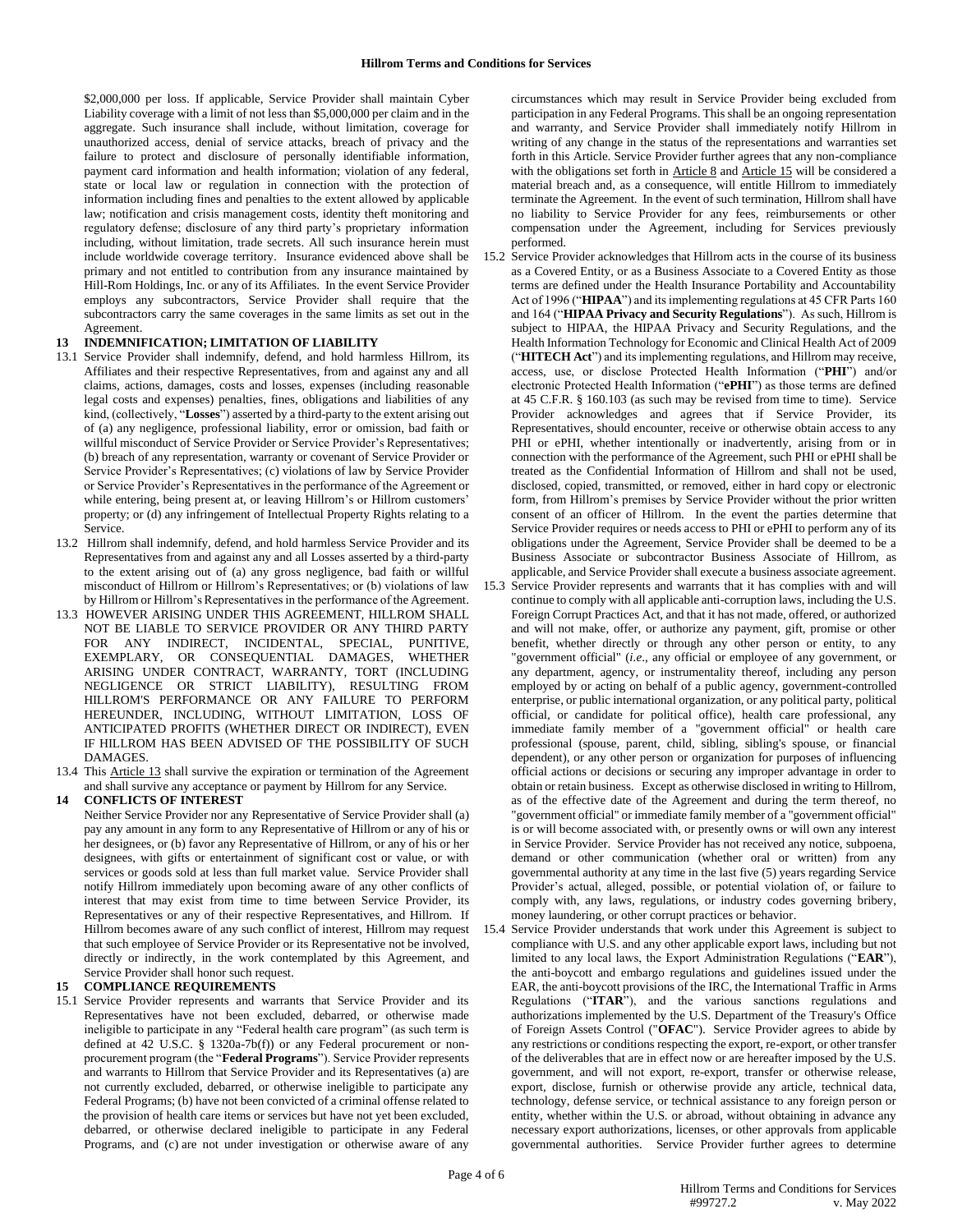whether it is, and represents that it is not, owned directly, indirectly, or in the aggregate fifty percent (50%) or more by Specially Designated Nationals ("**SDN**") or parties designated on Sectoral Sanctions Identifications Lists ("**SSI**") or Foreign Sanctions Evaders List ("**FSE**") under Executive Orders of the President of the United States or the regulations of OFAC. Nothing in the Agreement is intended to amend, waive or supersede any of the requirements applicable to Service Provider under applicable export controls and economic sanctions laws.

- 15.5 Service Provider shall require any subcontractors or other persons or entities that provide services to Service Provider in connection with Service Provider's obligations under the Agreement to agree to and abide by the representations and warranties in this Article 15.
- 15.6 Periodically, as requested by Hillrom, Service Provider shall cause one of its authorized officers to execute and deliver to Hillrom a Certificate of Ethical Practices that confirms Service Provider's continued compliance with the provisions of this Article 15.
- 15.7 Service Provider shall promptly notify Hillrom of (a) the occurrence of any fact or event that would render any representation, warranty, covenant, or undertaking in this Article 15 incorrect or misleading, (b) any notice, subpoena, demand or other communication (whether oral or written) from any governmental authority regarding Service Provider's actual, alleged, possible or potential violation of, or failure to comply with, any laws or regulations governing bribery, money laundering, or other corrupt payments, or any export laws, (c) any governmental investigation, audit, suit, or proceeding (whether civil, criminal, or administrative) regarding Service Provider's violation of, or failure to comply with, any such laws or regulations, and (d) any changes in its ownership structure that will cause it to be fifty percent (50%) or more owned by SDNs, SSIs or FSEs.
- 15.8 Service Provider shall cooperate fully with Hillrom in connection with the investigation of any allegation, event, fact or occurrence which calls into question Service Provider's compliance with any representation, warranty, or covenant in this Article 15. If requested by Hillrom, Service Provider shall (a) appoint an executive with sufficient seniority and authority to respond to requests from Hillrom, and (b) promptly furnish such records and information, and provide access to such of its employees, contractors and consultants, as may be reasonably requested by Hillrom in connection with any such investigation.
- 15.9 Periodically, as requested by Hillrom, Service Provider shall provide Hillrom the names of its employees and representatives who will interact with health care professionals and government officials on behalf of Hillrom, as well as certain other employees specified by Hillrom, and shall cause such employees to undertake compliance training in a form approved by Hillrom.
- 15.10Service Provider shall designate a compliance officer to oversee and ensure Service Provider's compliance with its obligations under this Article 15. The compliance officer shall be of sufficient seniority, and shall be provided with sufficient resources, to fulfill his or her obligations under this Article 15.

#### **16 MISCELLANEOUS**

- 16.1 Assignment. This Agreement and the performance of any obligation hereunder shall not be assignable, delegated or otherwise transferred by Service Provider without the prior written consent of Hillrom, and any assignment or transfer in violation of this Section 16.1 shall be null and void. The rights and obligations of Hillrom and Service Provider under the Agreement shall inure to the benefit of and shall be binding upon the successors and permitted assigns of each party.
- 16.2 Governing Law. Any matters arising under or relating to the Agreement are governed and construed in accordance with the laws of Illinois, USA, without regard to any applicable conflicts of law. The application of the United Nations Convention on Contracts for the International Sale of Goods is expressly excluded.
- 16.3 Venue. If Service Provider is located in the U.S., each party (a) shall bring such actions and proceedings in a State court sitting in Cook County, Illinois or a Federal court for the Northern District of Illinois; and (b) submits to the jurisdiction any and all of the courts identified in (a), together with their respective appellate courts. If Service Provider is located outside of the U.S., (i) any dispute arising out of or relating to the Agreement, including the breach, termination or validity thereof, shall be finally resolved by arbitration in the English language, in accordance with the International Institute for Conflict Prevention & Resolution Rules for Non-Administered Arbitration currently in effect at the time of the dispute, (ii) each party shall designate one arbitrator and the sole responsibility of the party-designated arbitrators shall be to appoint a third, neutral arbitrator, (iii) such third arbitrator shall be the sole arbitrator of the dispute, (iv) the arbitration shall be governed by the Federal Arbitration Act, 9 U.S.C. §§1 et seq., (v) the arbitrator shall follow Article 16.2, and (vi) judgment upon the award rendered by the arbitrator may

be entered by any court having jurisdiction thereof. The place of arbitration shall be Chicago, Illinois. The foregoing is without prejudice to the right of Hillrom to (x) bring suit against Service Provider with the competent court where Service Provider has its registered office or place of business and (y) bring suit and seek relief at any court in connection with seeking injunctive relief. Each party waives any right to a jury trial and for a retrial in the local court when a local enforcement order is sought.

- 16.4 Audit.
	- 16.4.1 Hillrom and its Representatives shall have the right, directly or through an independent agent, to conduct regular due diligence surveys and audits, at Hillrom's own cost and expense, to verify Service Provider's past and current compliance with Articles 8 and 15 and the Hillrom Third Party Code of Conduct, and all applicable export controls and economic sanctions laws. Service Provider shall cooperate fully and respond in a timely manner to facilitate any such due diligence surveys or audits including making relevant documents and personnel available to Hillrom.
	- 16.4.2 Additionally, if applicable, on an annual basis, Service Provider shall conduct, and provide Hillrom the results of, an audit conducted in accordance with the Statement on Standards for Attestation Engagements (SSAE) No. 18, Service Organization Control SOC\* Type II Report audit or similar audits in respect of its operations over services provided to Hillrom. Service Provider shall also provide Hillrom written notice and detail of any deficiencies that Service Provider's auditors (whether internal or external) found through the conduct of such audits and the remediation efforts that Service Provider shall undergo to rectify such deficiencies. If a SOC\* Type II Report cannot be provided, then Hillrom shall have the right, at its own cost, to conduct an audit of the controls over the services provided by Service Provider*.* Such an audit shall be conducted during Service Provider's normal business hours on dates mutually agreed to by the parties.
	- 16.4.3 No restriction will be placed on the frequency with which Hillrom may conduct audits in the event of (a) audits required by governmental or regulatory authorities, (b) claims of misappropriation, fraud, or business irregularities of a potentially criminal nature, or (c) if Hillrom reasonably believes that an audit is necessary to address a material operational problem or issue that poses a threat to Hillrom's business.
- 16.5 Third Party Beneficiaries. Hillrom's Affiliates (each a "**Beneficiary**") shall be third party beneficiaries under the Agreement to the extent the Services provided under the Agreement impact a Beneficiary and any such Beneficiary shall have the right to enforce the Agreement as if it were a party hereto. Except as set forth in the preceding sentence, no person, other than the parties and such Beneficiaries, has any rights or remedies under the Agreement. The parties reserve the right to amend or terminate the Agreement without the consent of the any Beneficiaries.
- 16.6 Amendments. No amendments or changes to or rescission of the Agreement are effective or binding unless executed in writing by both parties.
- 16.7 Severability. In the event that any clause of the Agreement shall be found by a court of competent jurisdiction to be void or unenforceable, such findings shall not be construed to render any other clause of the Agreement either void or unenforceable, and all other clauses shall remain in full force and effect.
- 16.8 Survival of Covenants.Any provision of the Agreement that contemplates performance or observance subsequent to any termination or expiration of the Agreement shall survive the termination or expiration of the Agreement.
- 16.9 Independent Contractor. For purposes of the Agreement, Service Provider is an independent contractor and nothing in the Agreement shall create, or be construed to create, any agency, partnership, joint venture or other form of joint enterprise between Service Provider and Hillrom.
- 16.10Notices. All notices, requests, or demands that are required or may be given hereunder will be in writing and sent by mail, overnight courier or facsimile to Service Provider at the address indicated in the Purchase Order, or to Hillrom at the address indicated in the Purchase Order, with a copy, which will not constitute notice, to Hillrom c/o Baxter Healthcare Corporation., One Baxter Parkway, Deerfield, IL 60015 Attn: General Counsel, or to such other address as one party may later specified to the other party in writing. Delivery of any such notices will be deemed sufficient in all respects and to have been duly given: (a) on the third day after mailing if mailed by first class mail return receipt requested, postage prepaid and properly addressed as set forth in this Article 16.10; (b) on the next Business Day if transmitted by nationally recognized overnight courier service (with confirmation of delivery); or (c) at the time of receipt of confirmation of transmission if by facsimile.